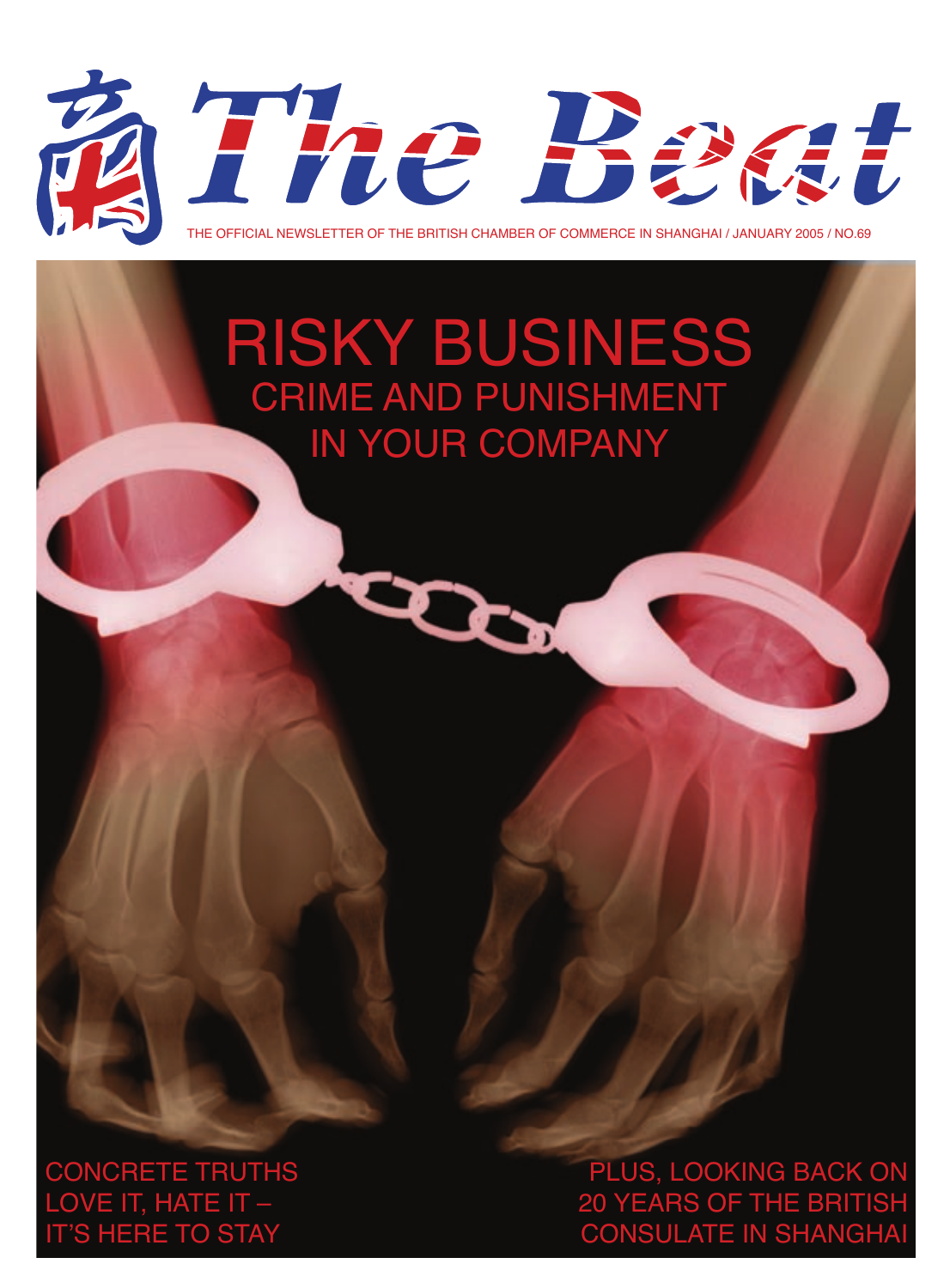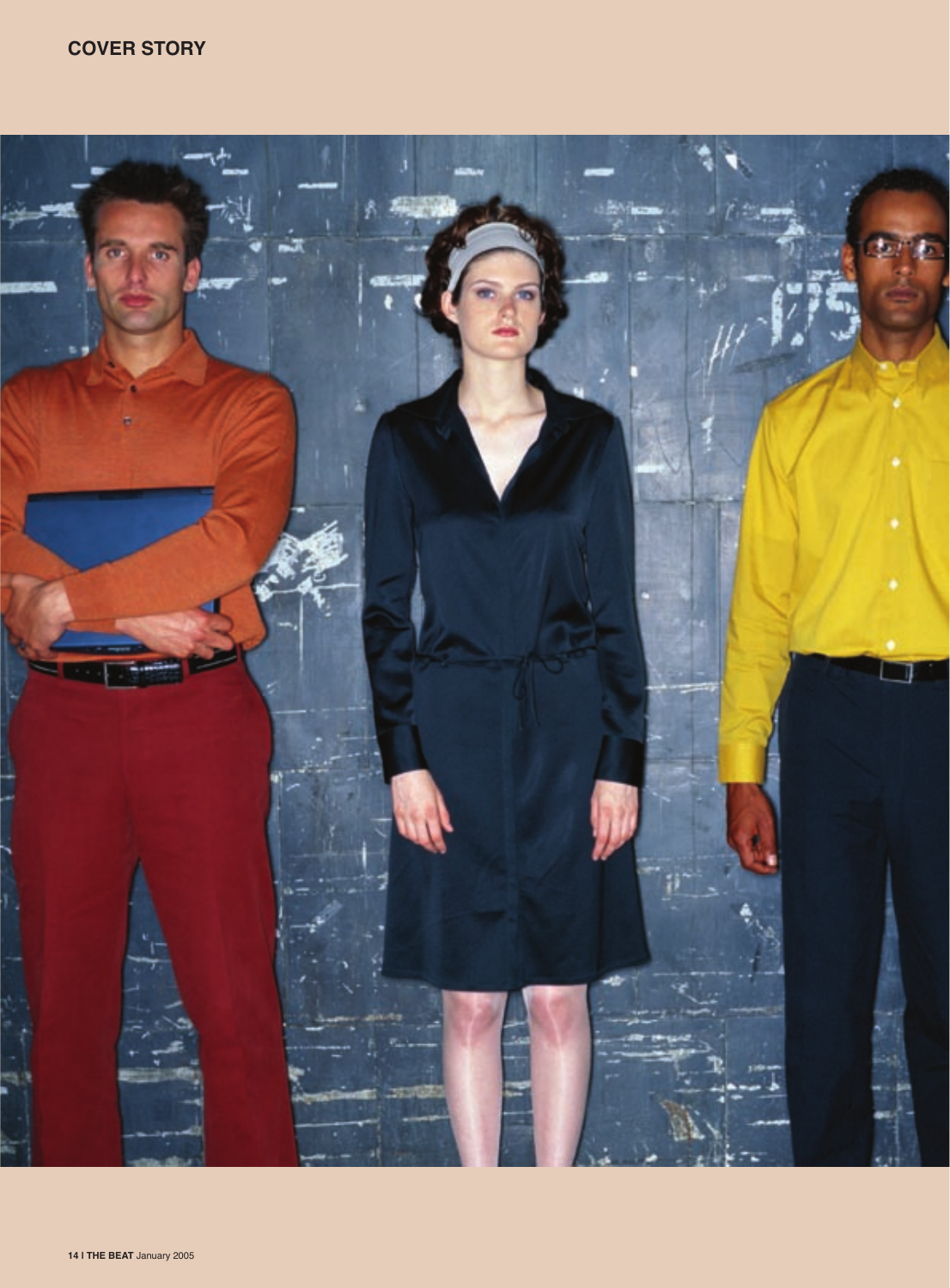

# **Risky Business**

We all know the horror stories – tales of foreign companies brought down by corruption, kickbacks and IP theft, perpetrated from the inside. Peter Humphrey shows that white collar crime can be tackled.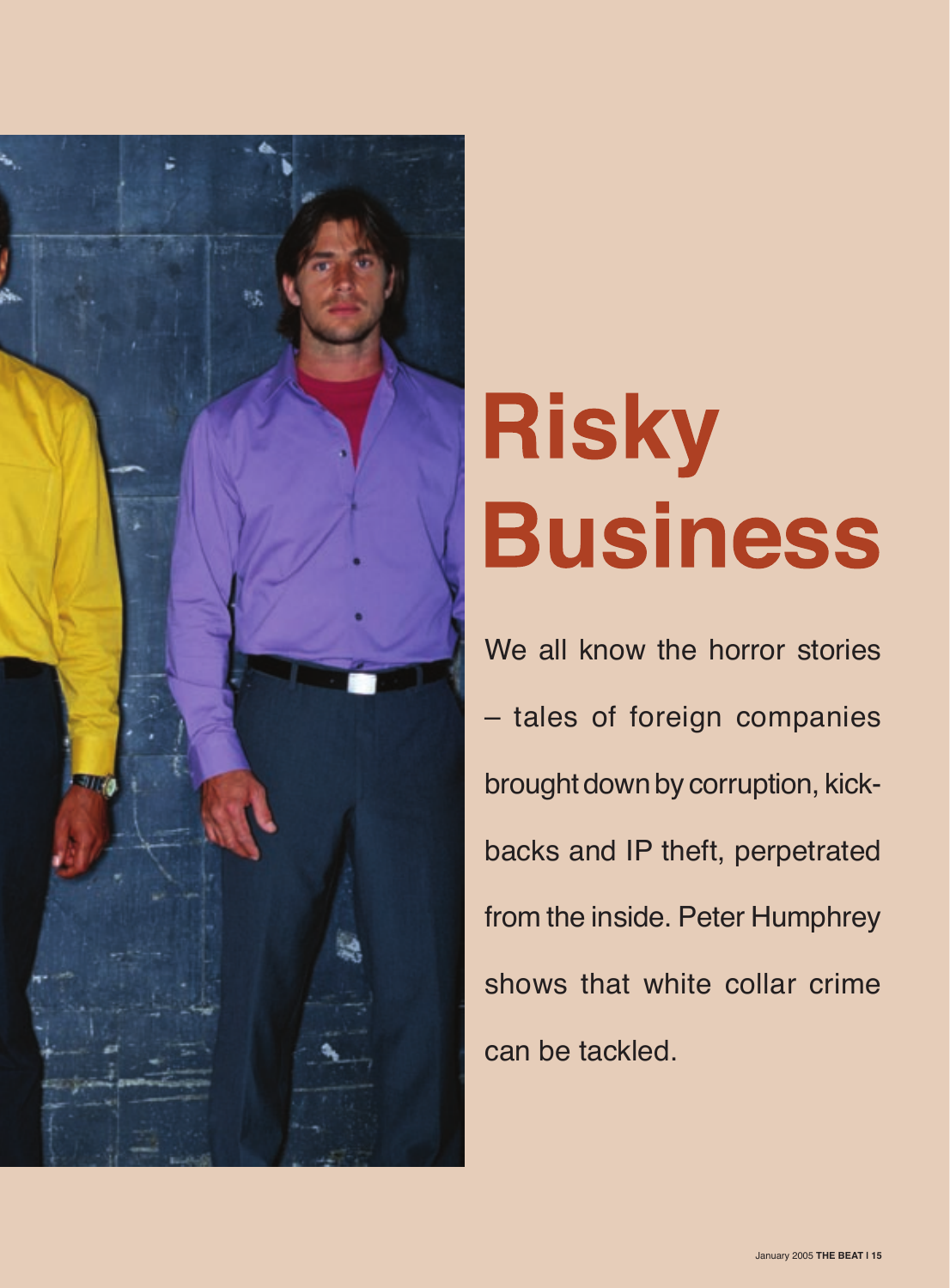### **COVER STORY**

#### The global supply chain is undergoing

a massive change and you are right in the centre of this shift. China's opening to the world, its reform and its joining the WTO have opened a floodtide of business into and out of China and confirmed it as centre-piece of the twentyfirst century's world supply chain. Cost-benefit logic appears to make the trend unstoppable. Companies believe they can make immense savings and gains and remain competitive by relocating their manufacturing and sourcing to China to feed their global needs. Now, increasingly, they are focusing also on the vast domestic market. But the investment opportunity presents not only rewards, but also dangers.

The superlatives read like a dream. Call them the "wow" factor. China accounts for 13% of world output, is the third biggest exporter after America and Germany, holder of the second largest forex reserves after Japan and the largest recipient of foreign direct investment. Two thirds of all photocopiers and microwave ovens, DVD players and shoes are made in China, as are over half of all digital cameras and 40% of all personal computers. But there is a "but" factor, too, that should balance all this and inject a little sobriety into the current stampede.

Surveys by international bodies show that multinationals still face daunting challenges from the lack of transparency, over-regulation, HR problems, problems with partners, corruption and fraud, counterfeits, poor auditing and accounting, and unfair competition. In such an atmosphere, fraudsters can flourish, taking advantage of the smoke and mirrors that surround the foreign business. Despite its rise, China still ranks only 46th in the world competitiveness league; it falls half way down the world corruption index; its listed firms score only 44 out of 100 for corporate governance; and there is a high failure rate for joint ventures and acquisitions, with foreigners generally on the losing side.

Take the story of Bill. He was a handsome and bright young Chinese man with the gift of the gab and a remarkable knack of smoothing the way with local suppliers, distributors, employees and government regulators. That was 10 years ago. A multinational automobile parts manufacturer saw Bill therefore as a great potential asset and hired him to lead its sales operation in China.

However, Bill immediately secretly started up a company of his own, which was initially run by his brother Fred and various other relatives, and he began to transfer product technology and manufacturing know-how to his family firm. As Bill's company grew over the following years, Bill also passed out management know-how, as well as supplier and distributor connections.

After seven years, Bill persuaded his employer to form a joint venture with his family firm, of course without disclosing that his family owned it, and secretly continued to grow this

personal business. He set up subsidiaries of his family business and inserted them into the chain as suppliers of his employer. He copied the multinational's products, and then targeted their customers for OEM work. After 10 years, Bill's firm grew into a serious rival, the multinational grew suspicious and Bill quit the foreign employer to concentrate on running his own firm. It was only then that the foreign company checked and discovered the large and complex business organisation that Bill and his family had developed – at the multinational's expense.

Bill's firm had achieved vertical integration of coating, components and finished goods. It then formed a holding company and is now preparing to list on China's stock market. Bill's products compete head-to-head with his former employer in the market with considerable cost advantages.

Then there is Jenny. She was a merchandiser for 10 years with a multinational textile brand that has sourced vast quantities of goods in China. Hampered by the tight

**Through her 10-year career, Jenny was able to suck millions of dollars in kickbacks out of the business. These corrupt and fraudulent practices inevitably compromised the company in many areas: corporate social responsibility, tax and duty, anti-bribery laws, product quality, and morale.**

restrictions on import and export here, its China sourcing office had no rights of its own to export from China and it had to rely on Chinese firms to conduct the exports. The textile business was also heavily affected by the quota restrictions on textiles such as those in force in the United States and Europe. Getting part of that quota in China to export your goods has involved all kinds of trickery and corruption behind a murky veil that most foreign businessmen do not penetrate.

So three key types of Chinese exporters emerged over the years while Jenny was a merchandiser: those that were both exporter and manufacturer; state-owned trading firms that bought products from subcontractor factories; and private trading firms that were owned by individuals who had previously worked at state-owned trading firms but who then hijacked the SOE business and made it their own, often through corrupt or fraudulent acts.

Over the years, the merchandisers of the multinational garment company's China buying office profited royally – and illegally of course – by developing intimate ties with the suppliers and taking huge kickbacks or even by secretly owning subcontractor factories. Ironically, the merchandisers in the multinational's rep office made all the purchasing decisions. Jenny and her clones were not responsible legally for any of the purchasing contracts, which were signed between the intermediary Chinese trading company and a "buyer" in the sourcing department of the multinational's headquarters, far away overseas. Through her 10-year career, Jenny was able to suck millions of dollars in kickbacks out of the business. These corrupt and fraudulent practices inevitably compromised the company in many areas: corporate social responsibility, tax and duty, anti-bribery laws, product quality, and morale.

The companies in these cases clearly failed to uphold the best business practices and to conduct sensible risk mitigation measures to protect their assets, bottom line and reputation. There are measures that can be taken to avoid similar situations occurring.

#### **MEASURES YOU COULD TAKE TO PROTECT YOUR COMPANY…**

**Reference checks.** These companies did not conduct reference checks on management hires. At a bare minimum, companies should independently check all references provided by applicants, and solicit written references from confirmed referees, even when assistance from executive search firms is available.

**Personal background checks.** For senior hires responsible for big sums of money and precious intellectual assets, companies should go beyond mere references and delve into a candidate's background. Is he who he says he is? Are any of his credentials forged or personal history faked? Discreetly verify the past jobs he claims to have held. Establish the real reason why he left each job. Check with past employers and associates on character, track record and integrity.

**Supplier and distributor screening.** It should be a matter of policy to pre-qualify suppliers and distributors by checking their credentials and background. The credit report style check used elsewhere in the world provides inadequate assurances in China. It must be augmented by discreet inquiries to verify the existence, ownership, and track record of a company.

**Due diligence.** Where transparency is lacking and companies tend to have patriarchal leadership structures, and where corporate governance is weak, due diligence on a JV partner or acquisition target must go beyond the balance sheet into the realm of intelligence. It is not enough to examine the numbers. The key is the people. Who really controls or owns the firm? What are their background, track record and reputation for integrity? What is their true competence and influence? What happened to their last deals? Do they have multiple structures and parallel firms that could harm the multinational? These questions can be answered in China through discreet and lawful investigative means.